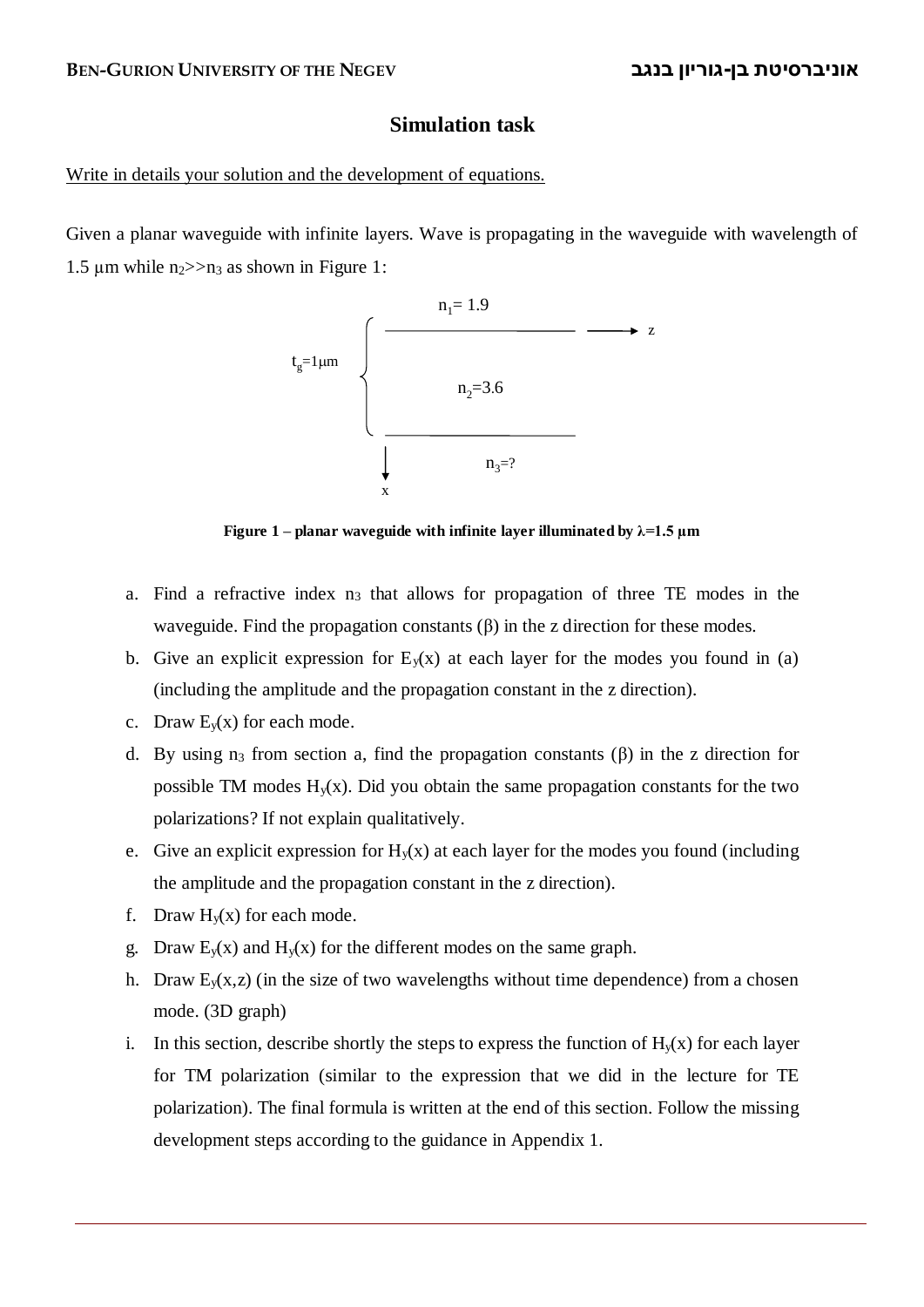## **Appendix 1:**

Start from Maxwell equation: 
$$
\nabla^2 \vec{H} = \mu_0 n_i^2 \varepsilon_0 \frac{d^2 \vec{H}}{dt^2}
$$

**A.** Assume: 1. In the waveguide, a harmonic wave is propagating in the z direction.

2. The waveguide is infinite in the y direction and the magnetic field doesn't change in this direction  $\left(\frac{\partial \vec{H}}{\partial y} = 0\right)$ .

**Show that** the propagating electric field can be written as:  $\vec{H}(x, y, x) = \vec{H}(x)e^{-j(\omega t - \beta z)}$ 

**B.** Use the fact that this are TM modes**(?)**

$$
E(x) = \left\{ E_x(x), E_y(y), E_z(z) \right\}
$$

$$
H(x) = \left\{ \underbrace{H_x(x)}_{0}, H_y(y), \underbrace{H_z(z)}_{0} \right\}
$$

**Show that:**

$$
\frac{\partial^2 H_y(x)}{\partial x^2} + (n_i^2 k_0^2 - \beta^2) H_y(x) = 0
$$

**C. Show that** the general solution of the equations in each region is:

$$
H_y(x) = A \exp(-qx) \qquad 0 \le x \le \infty
$$
  

$$
H_y(x) = B \cos(hx) + C \sin(hx) \qquad -t_g \le x < 0
$$
  

$$
H_y(x) = D \exp[p(x + t_g)] \qquad -\infty \le x < -t_g
$$

- **D.** Write equations for q, p and h.
- **E.** Use the boundary conditions for the continuity of the magnetic field for  $x=0$  and  $x=-t<sub>g</sub>$ . **Show that:**

$$
1) A = B
$$

- 2)  $D = B\cos(h \cdot t_q) C\sin(h \cdot t_q)$
- **F.** Use the boundary conditions for the continuity of the electric field for  $x=0$  and  $x = -t_g$  while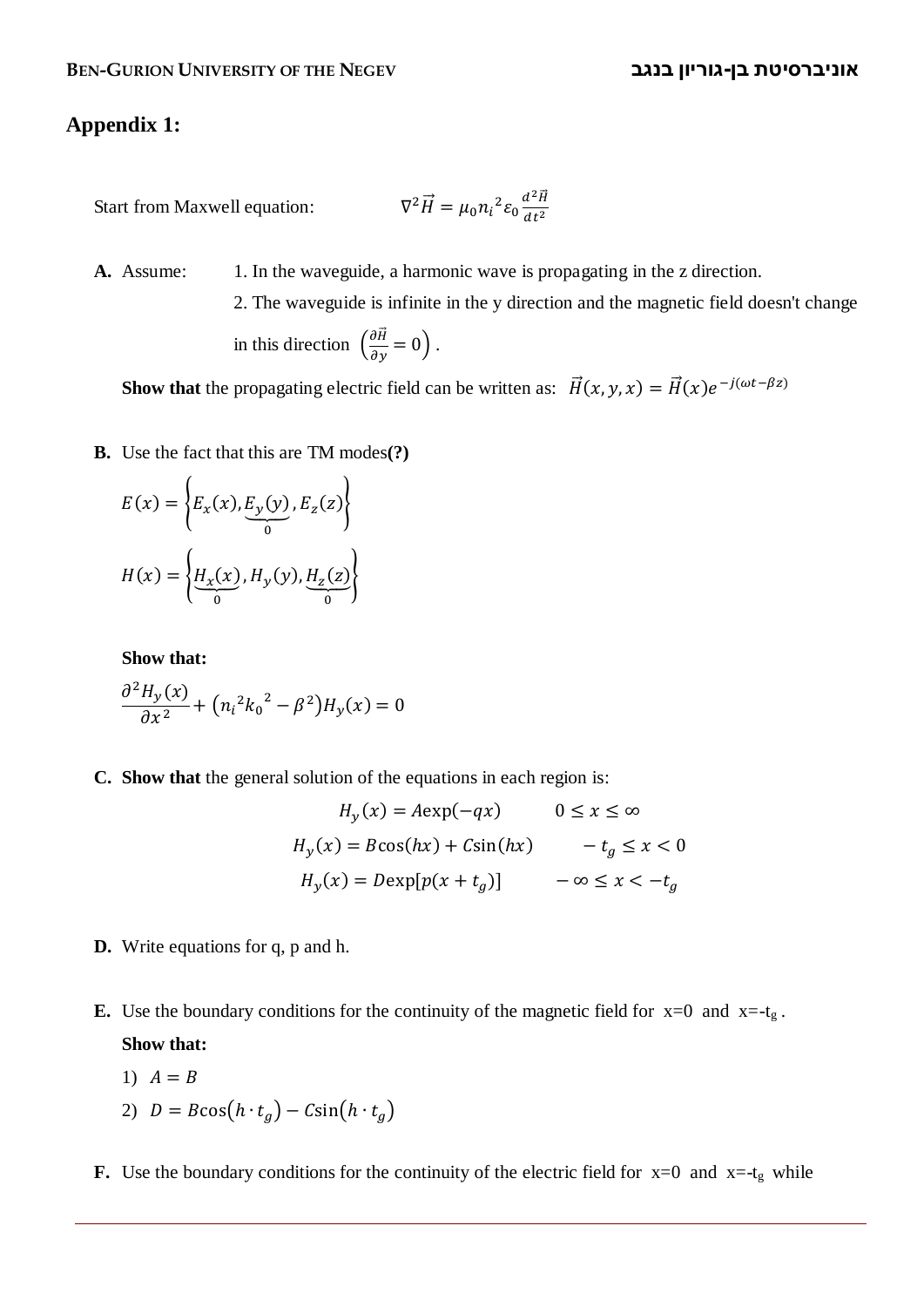**BEN-GURION UNIVERSITY OF THE NEGEV בנגב גוריון-בן אוניברסיטת**

$$
E_x(x) = \frac{\beta}{\omega n_i^2 \varepsilon_0} H_y \hat{x} \qquad E_z(x) = \frac{j}{\omega n_i^2 \varepsilon_0} \frac{\partial}{\partial x} H_y \hat{z}
$$

**Show that:**

3) 
$$
-A \frac{q}{n_3^2} = C \frac{h}{n_2^2} \rightarrow C = -A \frac{q}{h} (\frac{n_2}{n_3})^2
$$
  
4)  $A \frac{h}{n_2^2} \sin(h \cdot t_g) + C \frac{h}{n_2^2} \cos(h \cdot t_g) = \frac{P}{n_1^2} [A \sin(h \cdot t_g) + C \cos(h \cdot t_g)]$ 

**G.** Use equations 3 and 4 and **show that:**

$$
\tan\left(h \cdot t_g\right) = \frac{\frac{p}{n_1^2} + \frac{q}{n_3^2}}{\left[\frac{h}{n_2^2} - \frac{pq}{h}\left(\frac{n_2}{n_3 n_1}\right)^2\right]} = \frac{hn_2^2(n_3^2 p + n_1^2 q)}{n_3^2 n_1^2 h^2 - n_2^4 q p} = \frac{h(p' + q')}{h^2 - q' p'}
$$

Where

$$
q' = q \left(\frac{n_2}{n_3}\right)^2 \quad p' = p \left(\frac{n_2}{n_1}\right)^2
$$

**H.** Use equations 1 and 2 and **show that:**

$$
H_y(x) = A \exp(-qx) \qquad 0 \le x \le \infty
$$
  
\n
$$
H_y(x) = A \left[ \cos(hx) - \frac{q}{h} \left( \frac{n_2}{n_3} \right)^2 \sin(hx) \right] \qquad -t_g \le x < 0
$$
  
\n
$$
H_y(x) = A \left[ \cos(h \cdot t_g) + \frac{q}{h} \left( \frac{n_2}{n_3} \right)^2 \sin(h \cdot t_g) \right] \exp[p(x + t_g)] \qquad -\infty \le x < -t_g
$$

## **Summary:**

The final formula to the magnetic field for TM modes in the waveguide.

$$
H_y(x) = C_m \exp(-qx) \qquad 0 \le x \le \infty
$$
  
\n
$$
H_y(x) = C_m \left[ \cos(hx) - \frac{q}{h} \left( \frac{n_2}{n_3} \right)^2 \sin(hx) \right] \qquad -t_g \le x < 0
$$
  
\n
$$
H_y(x) = C_m \left[ \cos(h \cdot t_g) + \frac{q}{h} \left( \frac{n_2}{n_3} \right)^2 \sin(h \cdot t_g) \right] \exp[p(x + t_g)] \qquad -\infty \le x < -t_g
$$